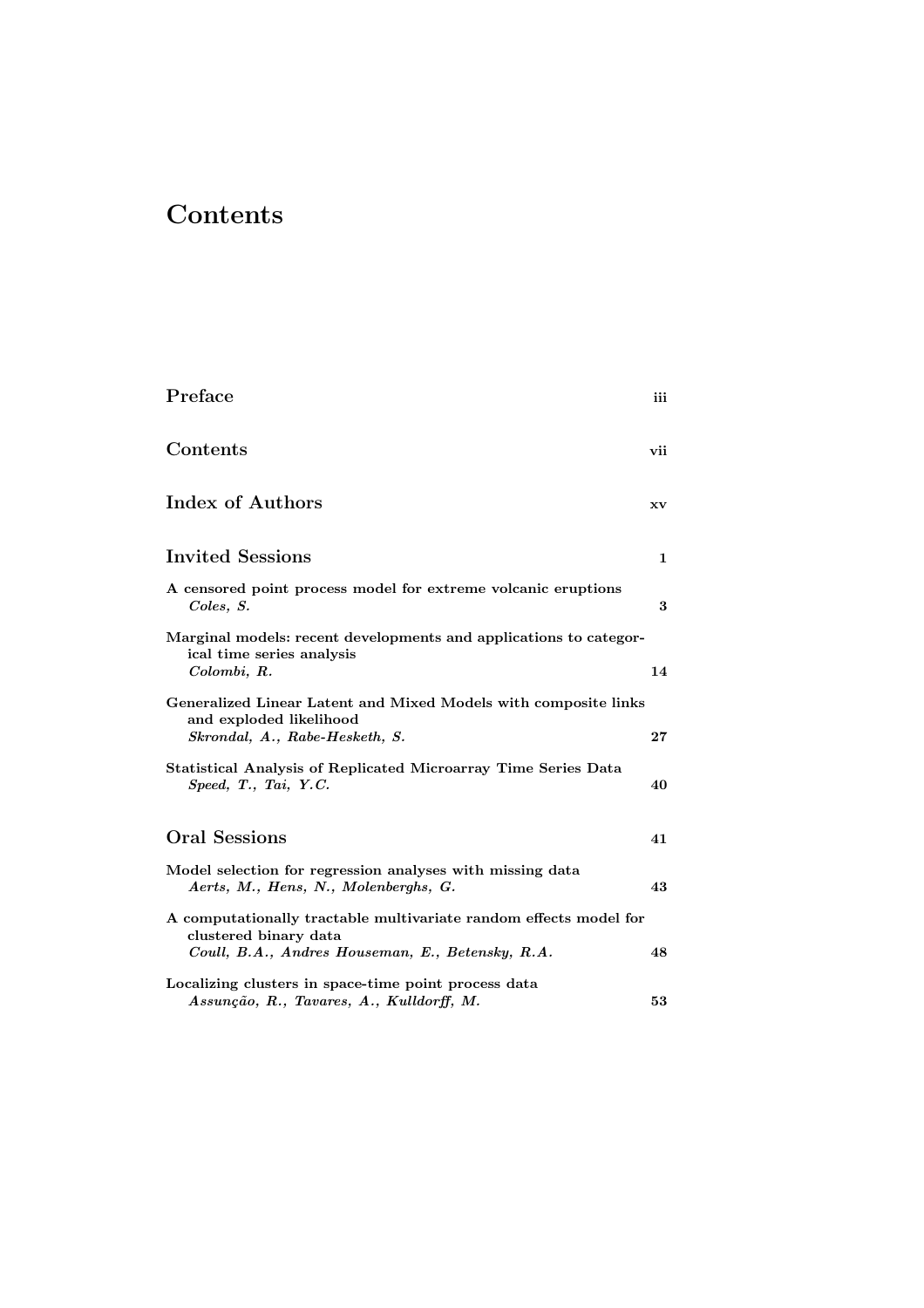viii Contents

| Parametric and semi-parametric approaches in the analysis of short-<br>term effects of air pollution on health<br>Saez, M., Baccini, M., Biggeri, A., Lertxundi, A. | 58  |
|---------------------------------------------------------------------------------------------------------------------------------------------------------------------|-----|
|                                                                                                                                                                     |     |
| Distributional results for FDR: application to genomic data<br>Bar-Hen, A., Daudin, J.J., Robin, S.                                                                 | 63  |
| Pairwise likelihood for generalized linear models with crossed ran-<br>dom effects<br>Bellio, R., Varin, C.                                                         | 66  |
|                                                                                                                                                                     |     |
| Linking gene-expression experiments with survival-time data<br>Ben-Tovim Jones, L., Ng, S-K., Monico, K., McLachlan, G.                                             | 71  |
| Rank tests of conditional independence for continuous variables<br>Bergsma, W.P.                                                                                    | 76  |
| Investigating gene-specific variance via Bayesian hierarchical mod-<br>elling                                                                                       |     |
| Blangiardo, M., Biggeri, A., Toti, S., Lagazio, C., Giusti, B.                                                                                                      | 81  |
| On the clustering term in ecological analysis: how do different prior<br>specifications affect results?                                                             |     |
| Catelan, D., Biggeri, A., Lagazio, C.                                                                                                                               | 86  |
| Bayesian focused clustering for a case-control study on lung cancer<br>in Trieste                                                                                   |     |
| Biggeri, A., Dreassi, E., Lagazio, C., Marchi, M.                                                                                                                   | 91  |
| Imputing missing phenotypes: a new family-based association test<br>Murphy, A., Blacker, D., Lange, C.                                                              | 96  |
| Conditional Akaike information for mixed effects models<br>Vaida, F., Blanchard, S.                                                                                 | 101 |
| Measuring noncompliance in insurance benefit regulations with ran-<br>domized response methods for multiple items                                                   |     |
| Böckenholt, U., van der Heijden, P.G.M.                                                                                                                             | 106 |
| Confidence intervals for the variance of random-effects linear mod-<br>els: a new Stata command                                                                     |     |
| Bottai, M., Orsini, N.                                                                                                                                              | 111 |
| Geoadditive survival models                                                                                                                                         |     |
| Hennerfeind, A., Brezger, A., Fahrmeir, L.                                                                                                                          | 116 |
| Statistical models for market segmentation<br>Camilleri, L., Green, M.                                                                                              | 121 |

$$
viii \qquad (
$$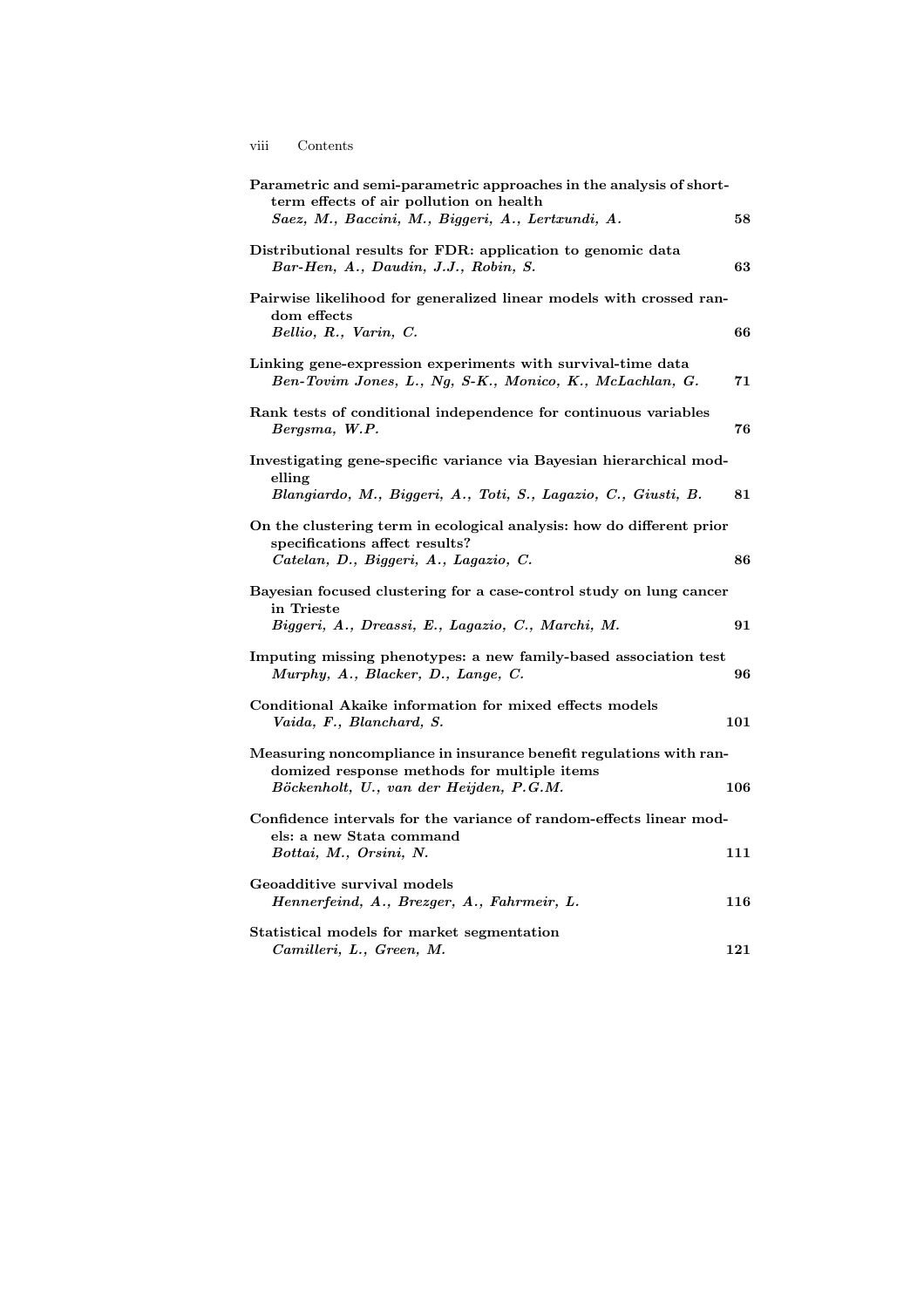| Models of double monotone dependence for two way contingency<br>tables<br>Cazzaro, M., Colombi, R.                                              | 126 |
|-------------------------------------------------------------------------------------------------------------------------------------------------|-----|
| Non-parametric estimation of an intervention effect with staggered<br>intervention times<br>Sousa, I., Chetwynd, A., Diggle, P.                 | 131 |
| Exploratory analysis of epidemiological time series by means of<br>transfer function models<br>Chiogna, M., Gaetan, C.                          | 134 |
| Efficient smoothing of d-dimensional arrays<br>Currie, I., Durbán, M., Eilers, P.                                                               | 139 |
| Assessment of variance components in elliptical linear mixed mod-<br>els<br>Savalli, C., Paula G.A., Cysneiros, F.J.A.                          | 144 |
| Modelling financial durations between price movements<br>De Luca, G., Gallo, G.M.                                                               | 149 |
| Wavelet analysis of electrical signals obtained from experimental<br>design                                                                     | 154 |
| Di Bucchianico, A., Wynn, H.P., Figarella, T.<br>The shifted warped normal model for mortality<br>Eilers, P.H.C.                                | 159 |
| Structured additive regression for multicategorial space-time data:<br>a mixed model approach<br>Kneib, T., Fahrmeir, L.                        | 164 |
| Analyzing plaid designs using mixed models<br>Siannis, F., Farewell, V.T.                                                                       | 169 |
| Model building and interpretation of ordinal multilevel random ef-<br>fects models with exogeneity and endogeneity<br>Fielding, A., Spencer, N. | 174 |
| Bayesian techniques for modelling volcanic processes<br>Furlan, C.                                                                              | 179 |
| Bayesian analysis of transmission dynamics of experimental epi-<br>${\rm demics}$                                                               |     |
| Streftaris, G., Gibson, G.J.<br>Weighted estimation of variance components and fixed effects in<br>small area models                            | 184 |
| Militino, A.F., Ugarte, M.D., Goicoa, T.                                                                                                        | 189 |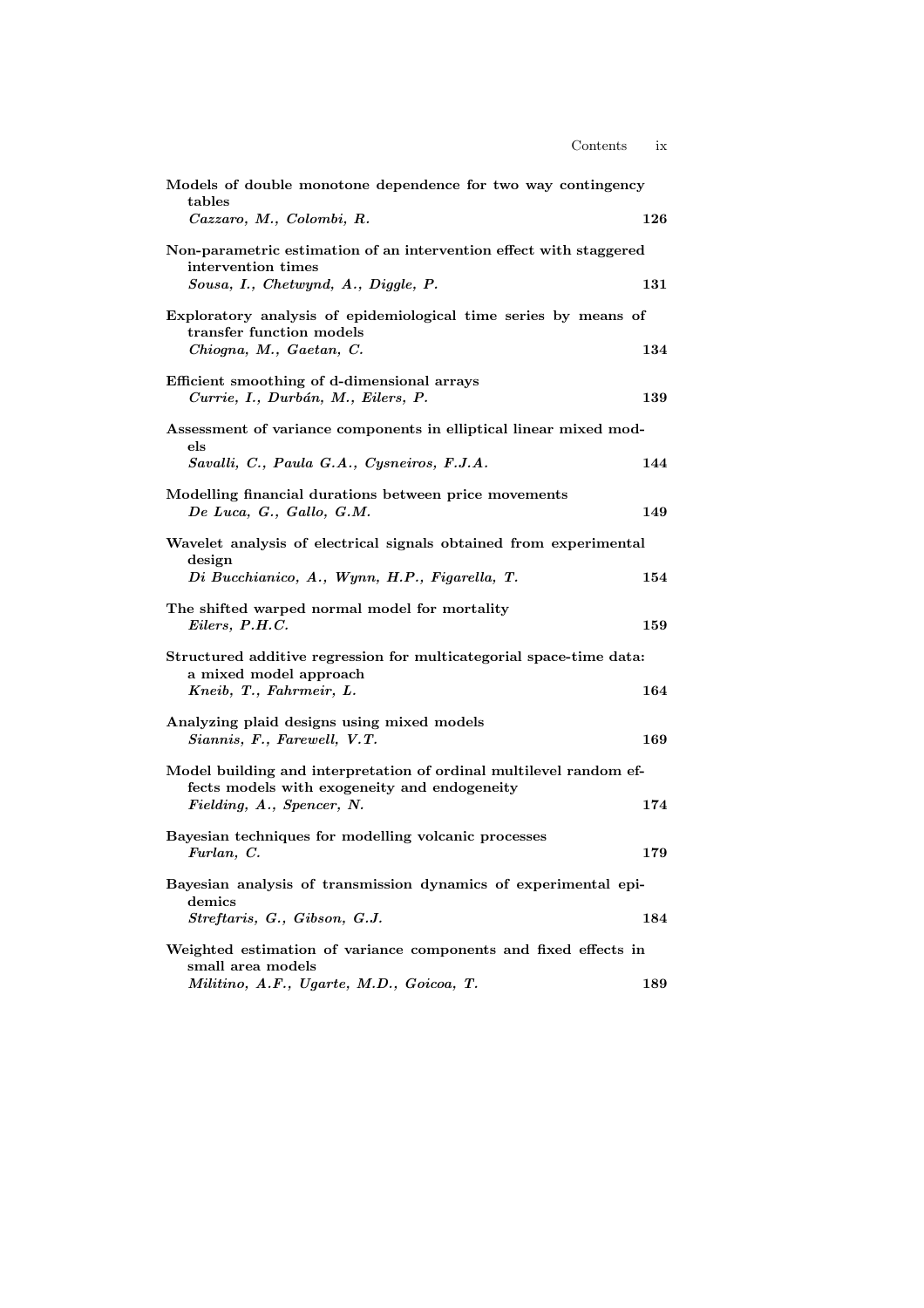x Contents

| A polytomous response multilevel model with a non ignorable se-<br>lection mechanism                                     |     |
|--------------------------------------------------------------------------------------------------------------------------|-----|
| Grilli, L., Rampichini, C.                                                                                               | 194 |
| Joint modelling of cluster size and binary and continuous outcomes<br>Gueorguieva, R.                                    | 199 |
| Overdispersion in Wadley's problem<br>Haines, L.M., Leask, K.                                                            | 204 |
| Model selection for P-spline smoothing using Akaike information<br>criteria                                              |     |
| Wager, C., Vaida, F., Kauermann, G.                                                                                      | 209 |
| A Bayesian accelerated failure time model with a normal mixture<br>as an error distribution<br>Komárek, A., Lesaffre, E. | 214 |
|                                                                                                                          |     |
| This misclassification SIMEX<br>Küchenhoff, H., Lesaffre, E., Mwalili, S.M.                                              | 219 |
| Statistical inference for data files that are computer linked<br>Liseo, B., Tancredi, A.                                 | 224 |
| Advances in covariance modelling<br>MacKenzie, G.                                                                        | 229 |
| Nonparametric modelling of longitudinal data: a varying coeffi-                                                          |     |
| cients model<br>Orbe-Mandaluniz, S., Núñez-Antón, V., Rodríguez-Póo, J.M.                                                | 234 |
| Quasi-Monte Carlo estimation in generalized linear mixed models<br>Pan, J., Thompson, R.                                 | 239 |
| Modelling covariance structures in generalized estimating equations                                                      |     |
| for longitudinal data<br>Ye, H., Pan, J.                                                                                 | 244 |
| Count distributions with mixed Poisson random effects<br>Puig, P., Valero, J.                                            | 249 |
| Improving the relevance vector machine under covariate measure-                                                          |     |
| ment error<br>Rummel, D.                                                                                                 | 254 |
| Class prediction and gene selection for DNA microarrays using                                                            |     |
| sliced inverse regression<br>Scrucca, L.                                                                                 | 259 |
| Is the gene between the two markers or not?<br>Skovgaard, I.M.                                                           | 264 |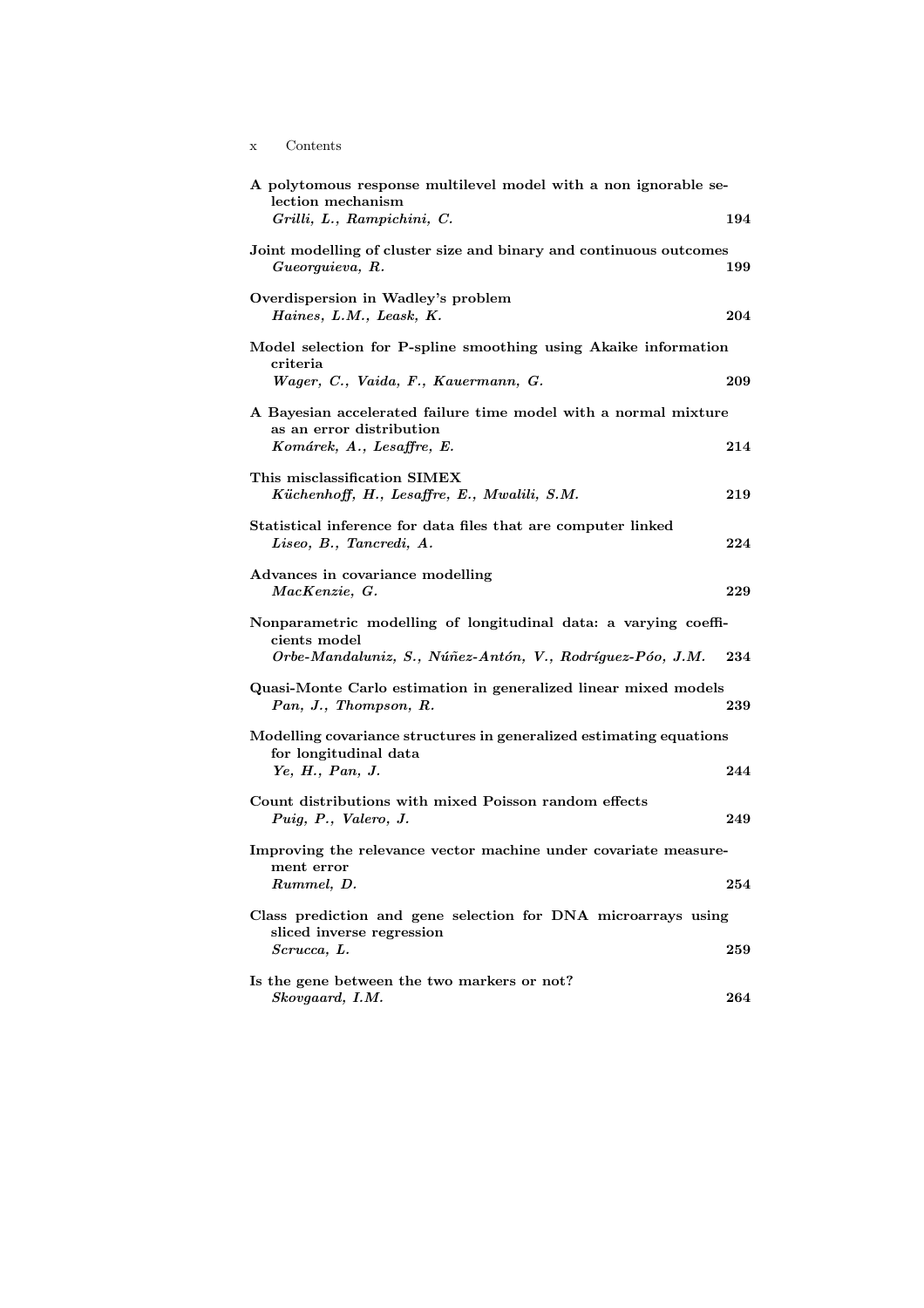| Bayesian covariance and variable selection for explaining consumer<br>behaviour<br>Tüchler, R.                                                                                                          | 268 |
|---------------------------------------------------------------------------------------------------------------------------------------------------------------------------------------------------------|-----|
| Hierarchical Bayesian Modelling of Spatial Interactions of Gene<br>Expression on the Tuberculosis Genome                                                                                                |     |
| Wit, E., Friel, N.                                                                                                                                                                                      | 273 |
| <b>Poster Sessions</b>                                                                                                                                                                                  | 279 |
| Multivariate linear model for selection of oilseed rape genotypes<br>Kaczmarek, Z., Adamska, E., Cegielska-Taras, T.                                                                                    | 281 |
| Mixed model for studying the stability of phenotypic gene effects<br>Surma, M., Kaczmarek, Z., Adamski, T.                                                                                              | 286 |
| Split-plot x split-block type three factor designs<br>Ambroży, K., Mejza, I.                                                                                                                            | 291 |
| Optimization of fiber tracking in human brain mapping: statistical<br>challenges<br>Heim, S., Hann, K., Auer, D.P., Fahrmeir, L.                                                                        | 296 |
| Estimates of the short term effects of air pollution in Italy using<br>alternative modelling techniques<br>Baccini, M., Biggeri, A., Accetta, G., Lagazio, C., Lertxundi, A.,<br>Schwartz, J.           | 301 |
| A multivariate latent Markov model for the analysis of criminal<br>trajectories<br>Bartolucci, F., Pennoni, F.                                                                                          | 306 |
| Application of the modified profile likelihood in stratified models<br>Bellio, R., Sartori, N.                                                                                                          | 310 |
| Analysis of breast cancer survival data with missing information on<br>stage of disease and cause of death<br>Bellocco, R.                                                                              | 315 |
| A split-plot analysis for microarray experiments<br>Berni, R., Stefanini, F.M.                                                                                                                          | 320 |
| Comparison between the parametric mixing distribution with Mover-<br>stayer model and the nonparametric mixing distribution for the<br>analysis of Tower of London data<br>Shahadan, M.A., Berridge, D. | 325 |
| PH and non-PH frailty models for multivariate survival data<br>Blagojevic, M., MacKenzie, G.                                                                                                            | 330 |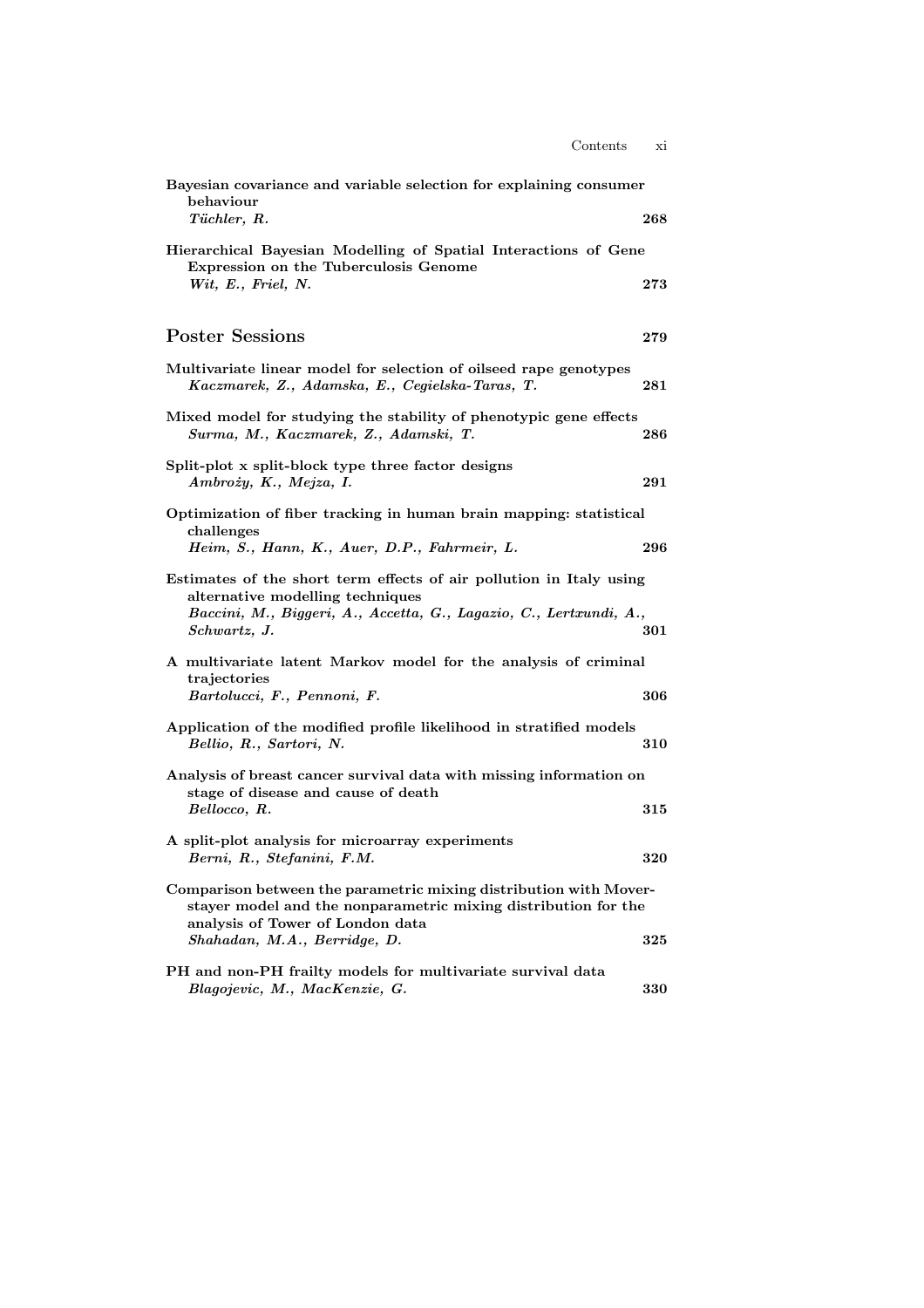xii Contents

| Assessing reliability and agreement of repeated measurements by<br>hierarchical modeling                                                           |            |
|----------------------------------------------------------------------------------------------------------------------------------------------------|------------|
| Brazzale, A.R., Salvan, A., Parazzini, M.                                                                                                          | 335        |
| Daily volatility modelling using ultra-high frequency data<br>Brownlees, C.T., Lombardi, M.J.                                                      | 339        |
| Control of the false discovery rate with Bayes factors. An applica-<br>tion to microarray data analysis<br>Cabras, S., Racugno, W.                 | 344        |
| Parametric vs semiparametric in interval censored data<br>Parrinello, G., Calza, S., Valentini, U., Cimino, A., Decarli, A.349                     |            |
| Regression models for the analysis of psychiatric data<br>Canal, L., Micciolo, R.                                                                  | 351        |
| A statistical method for the estimation of childhood cancer preva-<br>lence among adults<br>Gigli, A., Simonetti, A., Capocaccia, R., Mariotto, A. | 356        |
| Chemical balance weighing designs with correlated errors based on<br>balanced block designs<br>Ceranka, B., Graczyk, M.                            | $\bf{361}$ |
| The forward search for generalised extreme value distributions<br>Laurini, F., Corbellini, A.                                                      | 366        |
| Modelling breast cancer data with informative dropout<br>Oskrochi, G.R., Crouchley, R.                                                             | 371        |
| Local influence and residual analysis in heteroscedastic symmetrical<br>linear models                                                              |            |
| Cysneiros, F.J.A.                                                                                                                                  | 376        |
| Modelling the costs of different strategies after myocardial infarc-<br>tion                                                                       |            |
| Zigon, G., Desideri, A., Gregori, D.                                                                                                               | $381\,$    |
| Semiparametric comparison of two samples<br>Fokianos, K.                                                                                           | 386        |
| Analysis of interval-censored data: a simulation study<br>Siqueira, A.L., Fonseca, I.K.                                                            | 390        |
| Two-stage models to control for overdispersion in longitudinal count                                                                               |            |
| data<br>Fotouhi, A.R.                                                                                                                              | 395        |
| Multilevel logit models: a comparison of estimation procedures<br>Fotouhi, A.R.                                                                    | 400        |

$$
_{\rm ii}
$$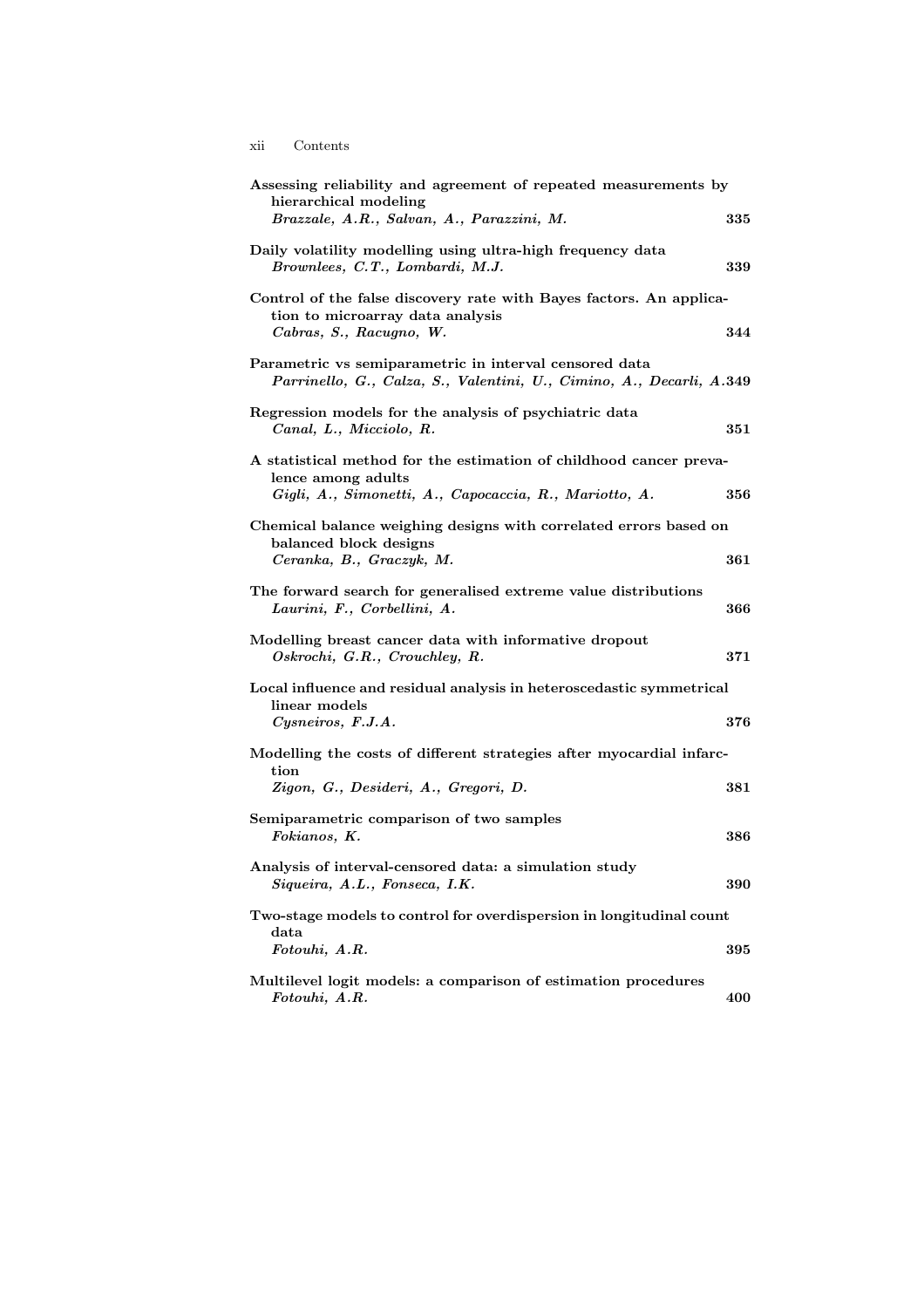| Seasonal variation in death counts: P-Spline smoothing in the pres-<br>ence of overdispersion                                                                   |     |
|-----------------------------------------------------------------------------------------------------------------------------------------------------------------|-----|
| Game, J., Rau, R.                                                                                                                                               | 405 |
| Power-divergence goodness-of-fit statistics: small sample behavior<br>in one way multinomials and applications to multinomial pro-<br>cessing tree (MPT) models |     |
| Núñez-Antón, V., García-Pérez, M.A.                                                                                                                             | 410 |
| A latent variable model of creativity and social compromise<br>Georganta, Z., Kandilorou, H., Livada, A.                                                        | 415 |
| Quasi-likelihood ratio statistic for robust hypothesis testing in the<br>presence of nuisance parameters                                                        |     |
| Greco, L., Ventura, L.                                                                                                                                          | 420 |
| Microarray experiments for gene expression in fish stress studies<br>Holian, E., Hinde, J.                                                                      | 425 |
| A growth mixture model for multivariate outcomes: application to<br>cognitive ageing<br>Proust, C., Jacqmin-Gadda, H.                                           | 430 |
|                                                                                                                                                                 |     |
| Exact Bayesian inference for bivariate Poisson data<br>Karlis, D., Tsiamyrtzis, P.                                                                              | 435 |
| An evaluation of classification techniques applied to the field of<br>$NIR/IR$ spectroscopy<br>Kidd, M.                                                         | 440 |
|                                                                                                                                                                 |     |
| Identifying important input variables by applying alignment in ker-<br>nel Fisher discriminant analysis                                                         | 445 |
| Louw, N., Steel, S.J.                                                                                                                                           |     |
| Statistical modelling for the time projection chamber signal pro-<br>cessing: how can statistics improve detector performances?                                 |     |
| Maniero, S., Ventura, L., Pietropaolo, F., Ventura, S.                                                                                                          | 450 |
| Assessing the effect of a teaching program on breast self-examination<br>in a randomized trial with noncompliance and missing data                              |     |
| Mattei, A., Mealli, F.                                                                                                                                          | 455 |
| Variance free model for two-way layout with interaction<br>Mexia, J.T., Mejza, S.                                                                               | 460 |
|                                                                                                                                                                 |     |
| Logit Model for TB in Europe (1995-2000)<br>Nunes, S., Mexia, J.T., Minder, C.                                                                                  | 465 |
| Series of studies with a common structure: an application to Euro-<br>pean economic integration                                                                 |     |
| Oliveira, M.M., Ramos, L., Mexia, J.T.                                                                                                                          | 470 |